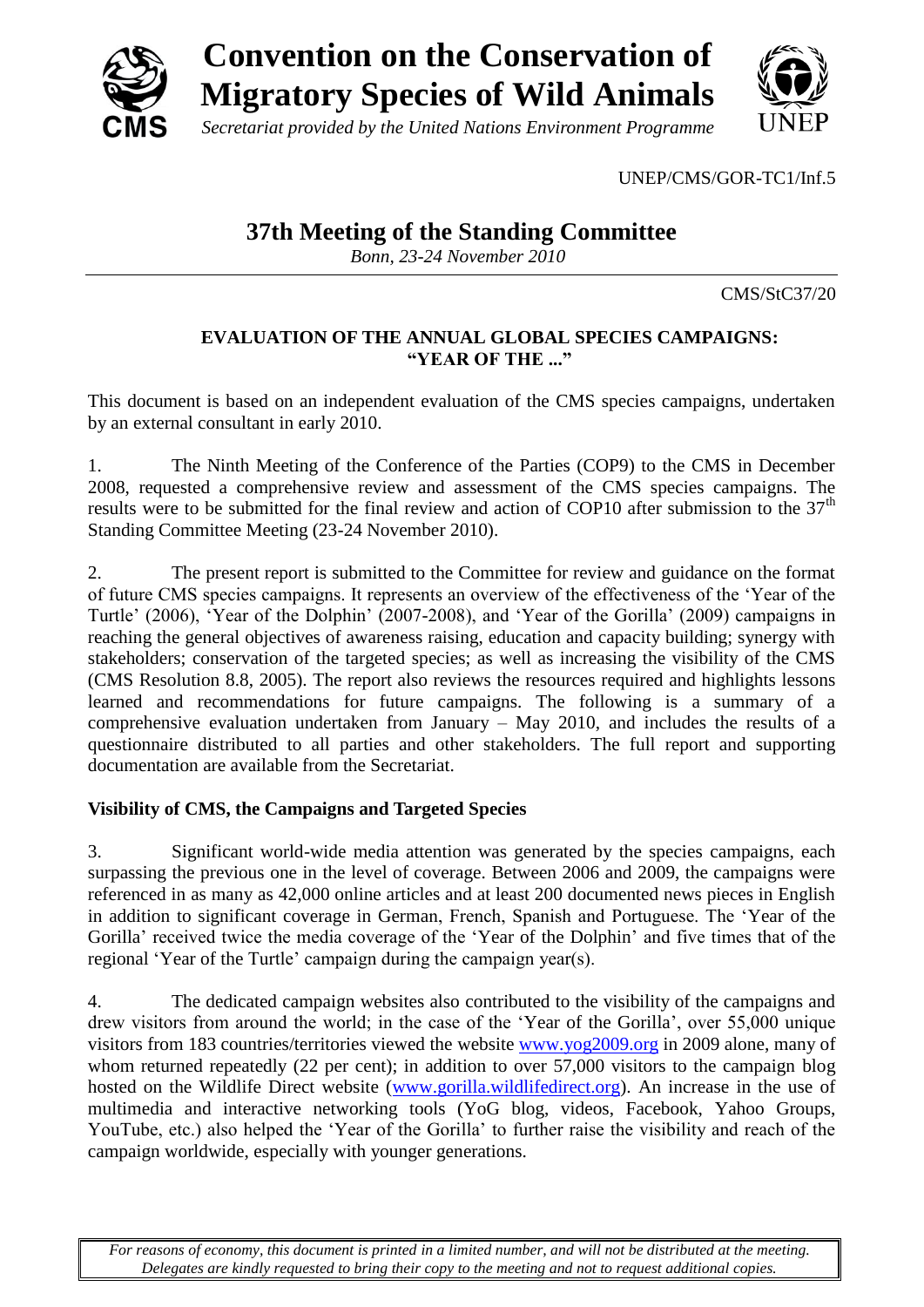5. The "Year of the Turtle" was an initiative of the Indian Ocean and South East Asian Turtle Agreement (IOSEA), and enjoyed press coverage in at least 64 per cent of Turtle Agreement Signatory States, as well as in 27 per cent of Non-Signatory States (at least 24 press articles and 278 online references in English in 2006). This and website visitor statistics indicate the campaign"s overall success in reaching its regional audience, although with a weaker presence in the Western Indian Ocean and East African regions, language and infrequent internet access being likely factors.

6. The "Year of the Dolphin", largely due to the dissemination and promotional efforts of its tourism sector partner, secured wide visibility throughout the Mediterranean, Caribbean and European Regions, and also received considerable press coverage in North America. Campaignrelated activities took place in over half of all ASCOBANS and ACCOBAMS Signatory States and in one quarter of the Pacific Island Cetacean Agreement countries. The "Year of the Dolphin" received over 60 press articles (two and a half the number of the 'Year of the Turtle' regional campaign), and at least 12,000 online references in 2007-2008.

7. The "Year of the Gorilla" enjoyed high visibility, receiving the most press and online attention of all three campaigns, especially in Europe, North America and in as many as seven of the ten Central African gorilla range states. This was largely attributed to the promotional activities of campaign partners and the proactive participation of Campaign Ambassador Ian Redmond in around thirty events world-wide, including lecture tours in the U.S and a State of the Gorilla" journey through seven Range States. Numerous events and press conferences were also reported in Range States, especially in Uganda, Rwanda, Cameroon and Gabon, due to the efforts of governments and local organisations, and in some cases the local presence of the Campaign Ambassador. The 'YoG priority projects' also helped to garner media attention. The campaign prompted 120 press articles in English in 2009, in addition to over 75 articles in German, French or Spanish. Online visibility was especially pronounced resulting in 25,500 references in English in 2009 alone.

8. The species campaigns also moderately increased the visibility of and interest in the CMS and its campaign relevant Agreements. There was a 132 per cent increase in online references for the term 'Convention on Migratory Species' in 2007, and over 10 times that in 2008. Press coverage of CMS also increased during the species campaigns (2006 to 2009) resulting in over 220 articles, with peaks during the COPs in 2005 and 2008. Online references to CMS totalled over 30,000 during the same period. However, as common to publicity within the UN System, the campaigns were most frequently referenced in combination with the "United Nations" or with active campaign partners and representatives, rather than being specifically linked to CMS.

9. Media interest in the campaign species, independent of the campaign, was immediately apparent during the first year of the "Year of the Dolphin", with a peak in over 40,500 press articles on the topic of dolphins in 2007. Heightened interest in all species was also observed in online references, but with a time lag of between one to three years after the campaign(s).

# **Capacity Building, Education and Awareness Raising**

10. The species campaigns were a highly effective tool for educating a broad audience on the selected species and for raising awareness of the threats they faced. These activities took place in the form of numerous campaign events such as launches, lectures, exhibitions and through the creation of high-quality and professionally produced promotional materials in cooperation with numerous partners and affiliates. Through the development of such educational content, both the dolphin and gorilla campaigns were included among the official activities of the UN Decade on Education for Sustainable Development (2005-2014), led by UNESCO. Capacity building took place to a lesser degree in all three cases, especially as part of local conservation efforts during the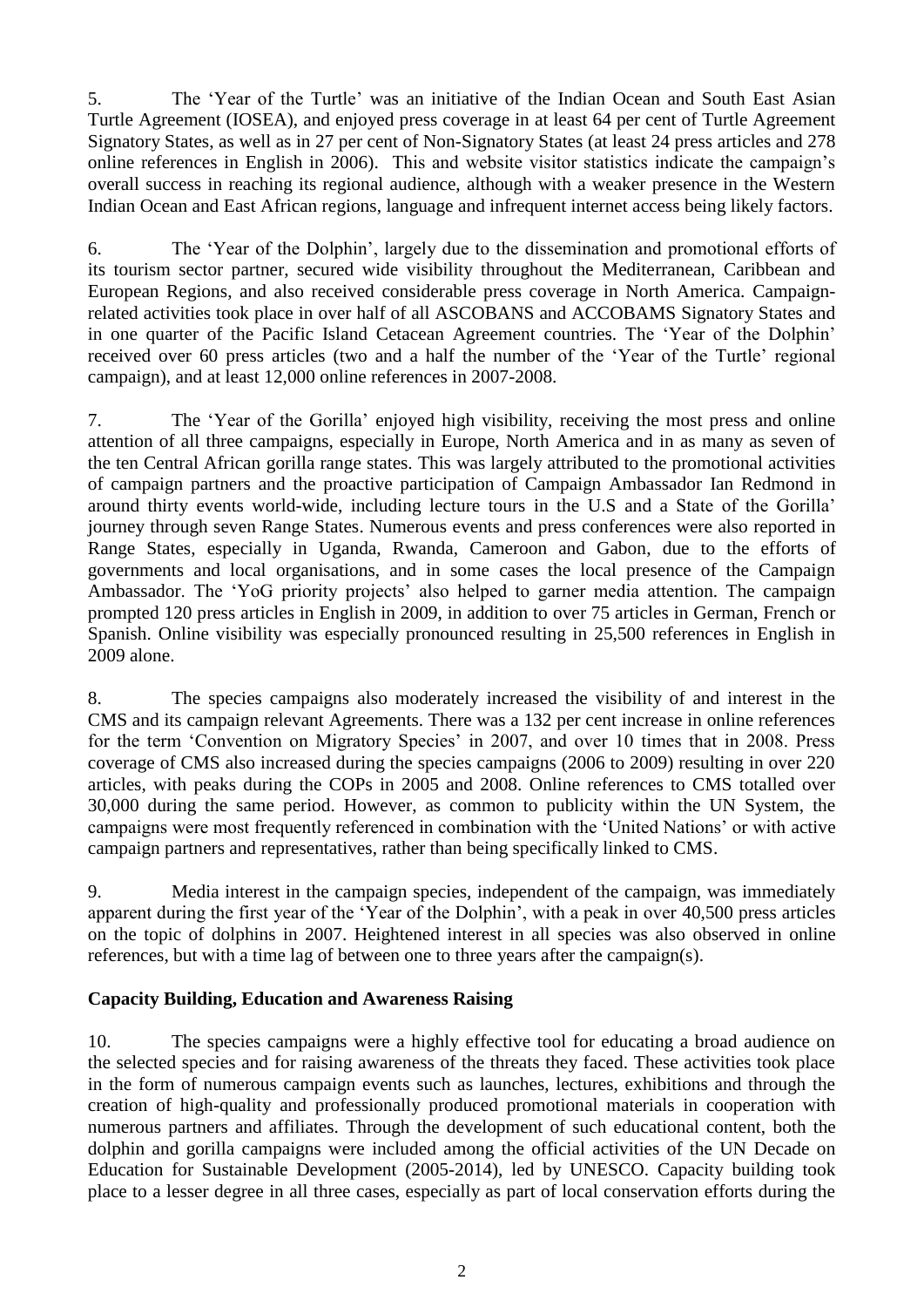"Year of the Turtle" and as a partial focus of the priority projects selected during the "Year of the Dolphin" and "Year of the Gorilla", to which the campaigns contributed.

11. The "Year of the Turtle" was successful in generating a large number of educational activities and events (over 50), most of which took place during the first three quarters of 2006, in as many as 20 IOSEA Signatory and 11 Non-Signatory States, representing almost three-quarters of the IOSEA region. Many of these included turtle conservation and capacity building measures, with participation reported to have numbered as many as 800,000 people, especially youth and children. These efforts were supplemented by a range of materials produced by the IOSEA Turtle Agreement Secretariat, most notably a campaign logo, website, online and print calendar, various digital tools (electronic buttons, media pack, and wallpaper), stickers, a poster, as well as a leatherback assessment report and a campaign flipper tag series. Participating Signatory States, governmental and non-governmental organisations likewise produced and disseminated a range of promotional materials according to a suggested list of outputs detailed during campaign formation.

12. The "Year of the Dolphin" related activities (about 90 in total), mostly focusing on education or awareness raising, took place in 40 countries in cooperation with over 50 campaign supporters and partners. In addition to events, over 45 publicity items were produced by the CMS Secretariat, partners and supporters; these included a YoD logo, website, calendar, flyers/leaflets, posters, stickers, an exhibition/banners, postcards, an educational manual ("All About Dolphins" in nine languages) and a "Dolphin Diploma" (completed by as many as 10,000 children online), books, magazine articles, a Dolphin Charter and whale watching guidelines, etc. Estimated at more than 400,000 products disseminated globally, these had the potential to reach up to one million viewers, not including the reach of audio and visual material, with a focus on younger audiences, schools and families. Dedicated individuals, especially teachers, organized grassroots awareness campaigns, which the YoD partners supported with educational material and promotional items also in developing countries.

13. The "Year of the Gorilla" campaign catalyzed as many as 100 related activities. These were organized by the CMS Secretariat, CMS Parties, campaign partners and especially affiliated zoos, with participation reaching an estimated target audience of 300,000 people. CMS Parties also coordinated campaign events, most notable the campaign launch during the CMS COP9 hosted by Italy, a large Scientific Symposium on gorillas and gala dinner on the occasion of YoG and the CMS  $30<sup>th</sup>$  anniversary hosted by Germany as well as an outreach event in Paris organized by France, all with an academic and political audience. 109 WAZA member zoos were involved in the campaign, some of which organized recreational and educational activities, mostly targeting families. The creation of campaign tools and materials, which made up to half of the CMS Secretariat's campaign budget, included a dedicated website and blog, bilingual poster, leaflet (in four languages), desk diary, a bilingual exhibition banner, pins and stickers. Over 70,000 materials were printed, over 80 per cent of which were disseminated within Europe (with six to seven per cent sent to both North America and Africa). A CMS Technical Series booklet on gorillas was published before the campaign in late 2008. It provided a scientific basis and background document, while the Frankfurt Declaration signed in July 2009 represented a substantive output of the campaign. Campaign partners also created key materials, including GRASP"s Rapid Response Assessment report "*The Last Stand of the Gorilla – Environmental Crime and Conflict in the Congo Basin'* financed by France and UNEP, and WAZA"s education manual and kit entitled "*All About Gorillas*", which is available in four languages. In addition, over 50 promotional products carrying the YOG logo were developed by zoos and other affiliates, and estimated to have reached an additional audience of 50,000, mostly youth and families.

#### **Synergy with Stakeholders**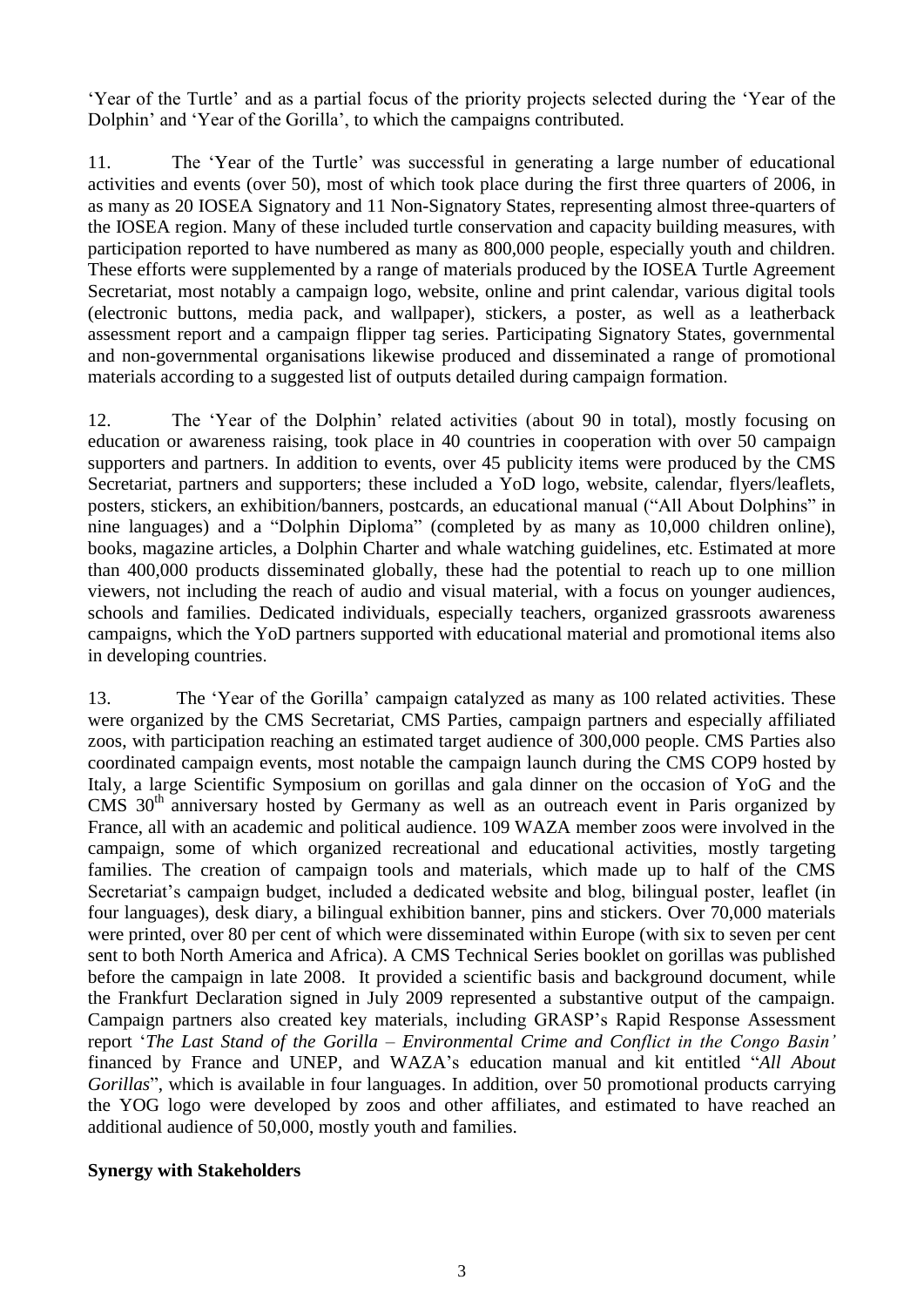14. The Species campaigns have proved to be an opportunity for the CMS Secretariat to encourage Parties and Signatory States, civil society, the private sector, and others to participate and engage in its work. The species campaigns were especially effective for engaging with public or civic sector organizations and in raising the profile of campaign partners, representatives and other affiliates in relation to their conservation roles. The turtle campaign had the highest participation yet from Signatory States and governments, the YoD campaign focused on public-private sector partnership with much less involvement from governments, and the gorilla campaign enjoyed the greatest involvement of non-governmental entities, especially zoos and conservation NGOs. Moreover, much of the success of these species campaigns can be attributed to the efforts and resources raised by campaign partners and affiliates, which significantly supplemented the contributions from CMS Parties and the efforts of the Secretariat.

15. Government involvement: During the "Year of the Turtle" there was an especially high degree of government involvement in developing and carrying out the campaign. Up to 80 per cent of all IOSEA Turtle Agreement Signatory States in addition to half of all Non-Signatory States of the IOSEA Region were involved in and hosted events or activities to complement IOSEA"s efforts regionally, which can be largely attributed to the inclusive campaign formation process which was embedded into the various meetings of Signatory States. In contrast, during the CMS Secretariat led dolphin and gorilla campaigns, CMS and Agreement Parties were only marginally involved in campaign formation, while numerous governments did become involved in or organize activities during the campaign year. During the 'Year of the Dolphin', government involvement was indicated in 18 per cent of all Signatory States to cetacean agreements. The governments of three of the ten gorilla Range States were involved in the "Year of the Gorilla", most notably Uganda, as were at least three non-range CMS Parties, Germany, France and Monaco.

16. Civil society involvement: Whereas the turtle campaign had particularly high governmental involvement, the dolphin and gorilla campaigns more strongly emphasized engagement with NGOs and civil society working in the area of conservation. Over 20 organizations contributed to the "Year of the Turtle" efforts by organizing local events, conservation activities or creating promotional materials. Most of these organizations were the beneficiaries of project agreements (SSA) with the IOSEA Secretariat and had been involved in the development of the campaign. Due to an 'official campaign supporter' selection process, at least 45 civil society organizations were involved in the "Year of the Dolphin", only one of which was involved in campaign formation, while all supporters were expected to organize events or carry out other activities as a selection criteria for joining the YoD campaign. The "Year of the Gorilla" benefitted from the involvement of numerous conservation and zoological organizations through its two campaign partners: GRASP brought UNEP, UNESCO, CITES and a large number of NGOs to the campaign, including the 20 GRASP NGO partners highlighted on the YoG website; through WAZA, over 100 zoos were active in the campaign, organizing awareness raising or fundraising events while helping to fund conservation projects and disseminate campaign information.

17. Private sector involvement: Europe"s leading travel group, TUI, with headquarters in Germany had assisted in dissemination activities during the "Year of the Turtle", and subsequently was included as an 'official partner' during the 'Year of the Dolphin' and involved in campaign development. TUI was a major contributor to the creation and dissemination of numerous promotional materials during the campaign. However, the partnership drew criticism from civil society due to differing positions on dolphins in captivity, as well as from other potential sponsors who felt sidelined. During the "Year of the Gorilla", the CMS Secretariat initiated small scale projects with businesses as corporate sponsors. The outcome in terms of resources raised was minimal, likely due to a lack of a comprehensive strategy or fundraising officer within the CMS Secretariat at the time of the campaign.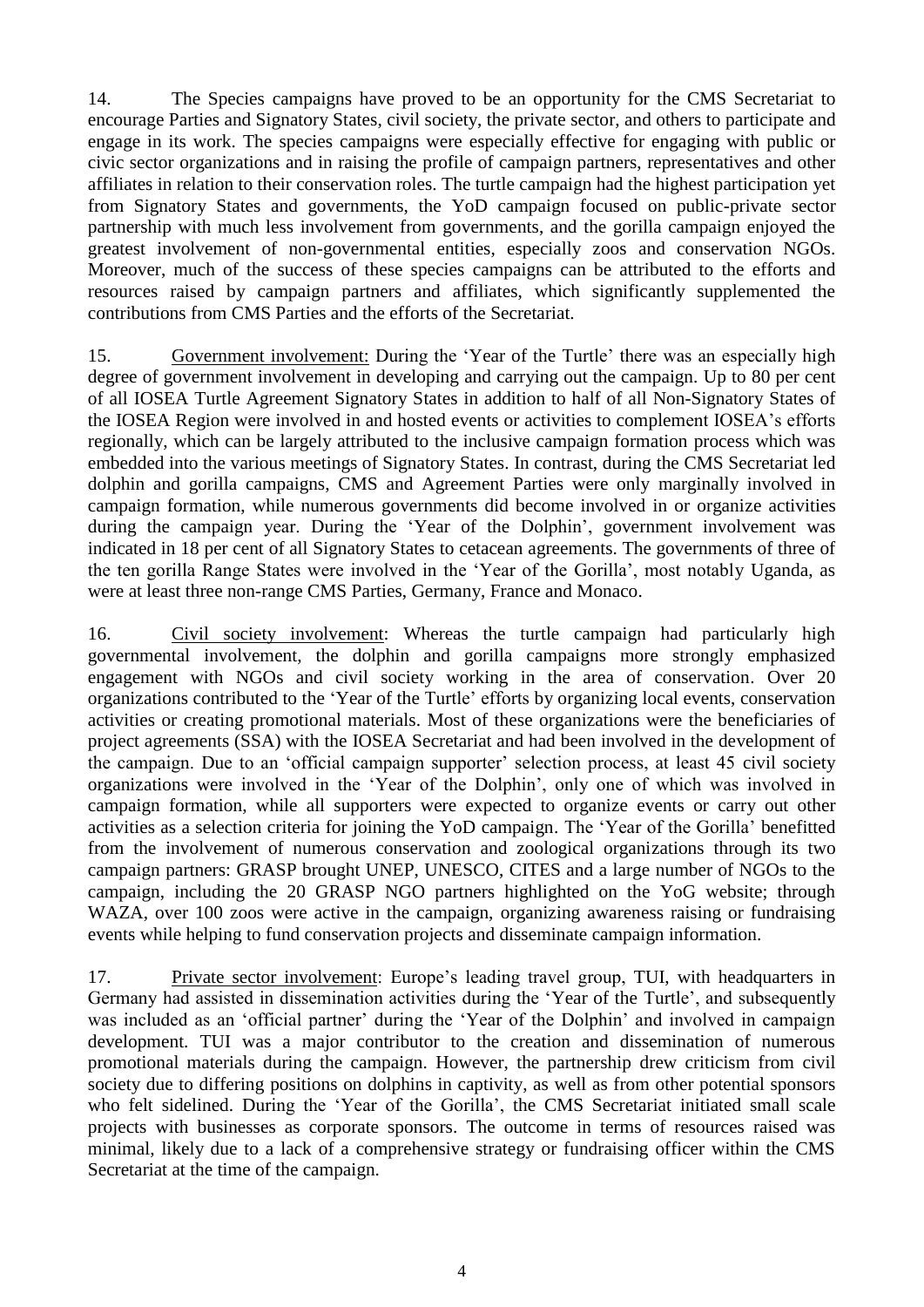18. Ouestionnaire respondents' views of CMS Secretariat's campaign efforts were very positive with almost half of those surveyed indicating their overall campaign impression was "very high' to 'above average', and over one third noting satisfaction. As many as 70 per cent of campaign affiliates indicated that their view of and relationship with the CMS Secretariat had also improved as a result of the campaigns (from "slightly" to "greatly"); the remaining 30 per cent noted no change while many commented that their view had already been good prior the campaigns. A very narrow indication of a worsened view of or relationship with the Secretariat was also observed for both the Gorilla and Dolphin campaigns, which in the case of the "Year of the Dolphin" was attributed to diverging views on dolphins in captivity which was accompanied by some negative media attention.

19. Interest in taking part in future species campaigns was very high, with over 83 per cent of all survey respondents, including those who had been involved in previous campaigns, indicating that they would be interested in taking part in future species campaigns. Up to 70 per cent of respondents also indicated that they would help plan or develop future species campaign and up to 60 per cent indicated they were willing to provide resources.

## **Conservation of the Targeted Species**

20. The ability of the species campaigns to reinforce CMS"s role in the conservation and management of migratory species was enhanced through the selection of 'priority projects'. Although the total funds raised for these projects was limited, they played an important role in highlighting the threats faced by the species, catalyzing campaign activities and attracting media attention for awareness raising purposes.

21. A focus of the "Year of the Turtle" was on local conservation activities, which took place in over a dozen countries, such as beach clean-ups, "Adopt a Turtle" projects, tagging and satellite tracking projects, and the release of hatchlings. Some progress was also made on the elaboration of national action plans, the enforcement of illegal turtle trade and fishing, and the establishment of protected areas and regional agreements. The close involvement of a range of stakeholders and especially Turtle Agreement Signatory States from an early stage, and their commitments to implementing at least one related conservation action helped to ensure a high level of output. In addition, after a public application and review process, the IOSEA Secretariat concluded and funded 18 projects through NGOs, universities/research institutes, and government ministries for the organization of local events and conservation activities in nine IOSEA Signatory States and three non-member states as part of the campaign. They constituted over 60 per cent of the IOSEA"s campaign budget.

22. After focusing on educational objectives in 2007, the second year of the "Year of the Dolphin" campaign placed more emphasis on conservation. Conservation efforts were carried out through a campaign partner, the Whale and Dolphin Conservation Society and through the numerous conservation organizations and ACCOBAMS partners which had been selected as official campaign supporters, although these were not always attributed to the campaign. While there was a lack of follow-up reporting, survey respondents did report having initiated at least ten new conservation related activities, half of which were still ongoing.

23. The CMS Secretariat placed the implementation of the Gorilla Agreement and its Actions Plans in the centre of the 'Year of the Gorilla' campaign. Eight 'Priority Projects' in gorilla Range States were selected and highlighted for educational and outreach purposes, and up to  $\epsilon$ 50,000 were raised for their implementation through the campaign. Twenty per cent of the funds raised by all campaign affiliates were dedicated to conservation projects, totalling around €100,000- 120,000. Despite this success, the goal of generating funds within the framework of a single-year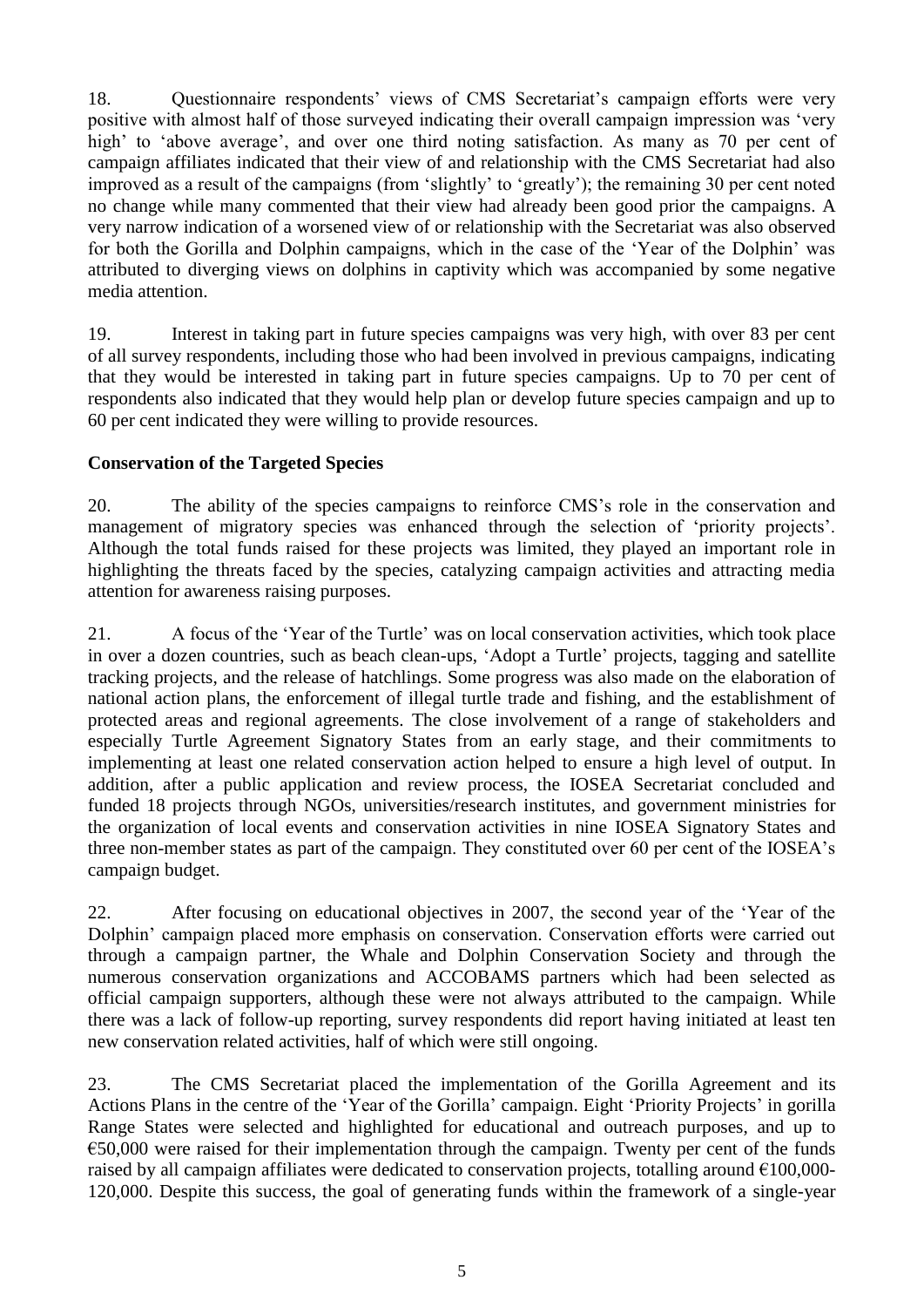species campaign proved to be difficult to meet, given the short time-span and limited CMS staff resources.

## **Resources**

24. The success of the species campaigns was especially pronounced when measured against the limited resources available for their implementation. All three campaigns were managed by one staff member, in addition to their regular responsibilities, with the support or one to two other Secretariat members (often consultants) and that of external campaign partners. The most resource intensive activities were the creation and dissemination of campaign materials and communication tools including the website, and the support of campaign related events (both requiring extra budgetary resources) in addition to regular press work. This left little time for formalizing campaign partnerships or enlisting corporate sponsorship, fundraising, or managing and reporting on the implementation of conservation projects. Although the identification and coordination of partners and affiliates was also time-consuming, the primarily in-kind support they provided for the campaign proved to be an essential and cost-effective strategy for the Secretariat.

25. In the lead up to the "Year of the Turtle", voluntary contributions to the IOSEA Secretariat increased by over 400 per cent from Australia, the United Kingdom and the United States of America, 35 per cent of which was used for campaign activities (or €79,500), *not*  including the staff costs of campaign coordination (which might include up to an additional  $\epsilon$ 100,000). Of these resources, the majority was allocated to subcontracts for campaign projects (over 60 per cent), followed by human resources for campaign management (25 per cent), and for postage and miscellaneous costs (15 per cent). Although IOSEA Signatory States and observers had committed to carrying out at least one conservation or awareness raising activity during the campaign, some found this difficult, often due to a lack of resources; this problem was partially alleviated through IOSEA subcontracts to local organisations and governments in as many as 13 developing states.

## Year of the Dolphin

26. The "Year of the Dolphin" did not begin with a specific campaign budget. In total, over  $\epsilon$ 220,000 was allocated to the campaign during the two years (including staff costs). Of this, the majority was dedicated to managing the campaign (65 per cent), followed by the creation of promotional materials and other campaign related expenses such as travel (22 per cent) and for the launch of the campaign in Monaco (13 per cent). Activities took place as part of existing CMS Agreement and MoU meetings, with the support of campaign partners or through the initiative of campaign supporters. This proved to be a successful and resource efficient strategy. For example, campaign partners TUI and WDCS reported having allocated an estimated value of €300,000 to the campaign, while the numerous organizations selected as 'official campaign supporters' reported having received at least  $\epsilon$ 270,000. In sum, over  $\epsilon$ 800,000 was dedicated to the campaign by the CMS Secretariat, Parties, campaign partners and supporters over two years, in addition to less tangible media values. The return on investment in terms of media value achieved by the YoD partners is estimated to be very high and therefore extremely beneficial to them.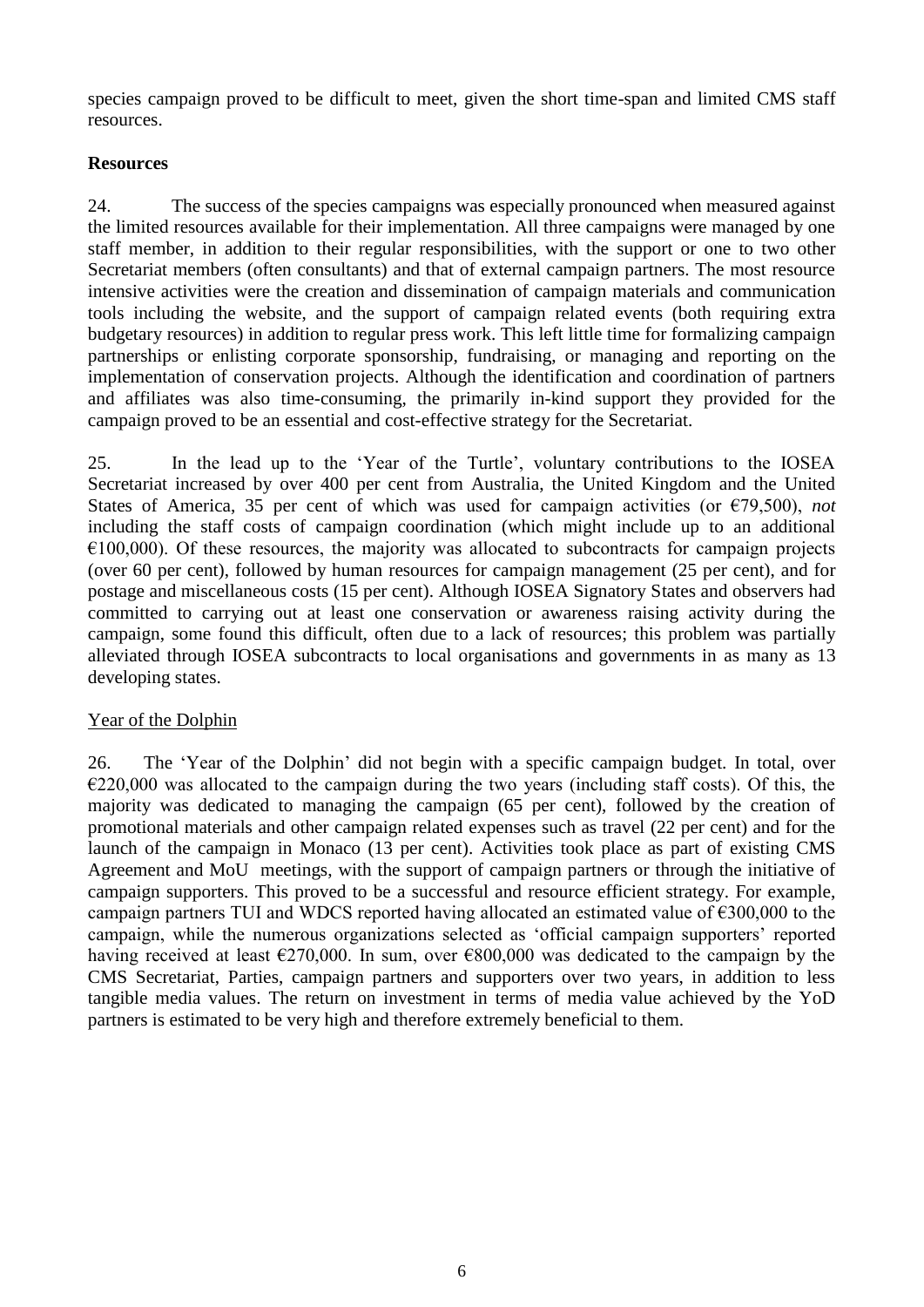27. The below table lists allocation of YoD funds:

| <b>Source</b>                           | €       | <b>Use</b>                                                                                                                                                                                               |
|-----------------------------------------|---------|----------------------------------------------------------------------------------------------------------------------------------------------------------------------------------------------------------|
| Germany (Volycon) to CMS                | 17,400  | Promotional materials, travel                                                                                                                                                                            |
| CMS core budget (estimate)              | 160,000 | CMS staff and support                                                                                                                                                                                    |
| Monaco (Volycon) to ACCOBAMS            | 34,000  | Campaign launch in Monaco                                                                                                                                                                                |
| ASCOBANS, in kind                       | 8.740   | Staff time and resources                                                                                                                                                                                 |
| Sub-Total CMS Family YoD budget         | 220,140 |                                                                                                                                                                                                          |
| TUI contribution to WATCH               | 29,000  | WATCH meeting (\$10,000), materials                                                                                                                                                                      |
| TUI                                     | 140,000 | Logo (\$10,400), movie (\$65,000), website (\$30,000),<br>printing $(\$32,700)$ , conservation $(\$6,000)$ , events<br>$(\$12,500)$ , sponsoring $(\$8,000)$ , dissemination $(\$12,000) =$<br>\$176,600 |
| <b>WDCS</b>                             | 140,000 | Website (\$5,000), travel/events (\$30,000), materials<br>$(\$35,000)$ , staff $(\$50,000)$ , etc                                                                                                        |
| Sub-Total Non-CMS YoG budget (Partners) | 309,000 |                                                                                                                                                                                                          |
| Other campaign supporters               | 277,300 | Materials, events, projects, HR, etc.                                                                                                                                                                    |
| <i>YoD TOTAL</i>                        | 806,440 |                                                                                                                                                                                                          |

## Year of the Gorilla

28. The CMS Secretariat budget for the "Year of the Gorilla" campaign amounted to an estimated  $\epsilon$ 200,000, including  $\epsilon$ 82,000 received from Parties for the campaign,  $\epsilon$ 42,000 from the CMS core budget for materials, in addition to an estimated  $\epsilon$ 80,000 for in-kind support of campaign coordination. These cash contributions were allocated according to the table below.

29. At COP9 in 2008 pledges from CMS Parties, specifically Germany, France and Monaco, to support gorilla conservation amounted to around €330,000. Of this, €82,000 was received by CMS directly for the campaign. UNEP/GRASP received €100,000 from France for a report and YoG related conservation activities,  $E$ 85,500 was earmarked for a scientific symposium and gala dinner by Germany (in addition to  $\epsilon$ 6,000 for promotional materials), while  $\epsilon$ 50,000 was provided by Germany to the Frankfurt Zoological Society for a conservation project in the Democratic Republic of Congo.

30. WAZA raised around  $\epsilon$ 40,000 in reported donations from affiliated zoos, which were collected over the course of the campaign. Other campaign affiliates reported having received up to €72,000. In total, it is estimated that €560,000 was dedicated to "Year of the Gorilla" related activities globally by CMS Parties, the Secretariat, campaign partners and affiliates.

31. Of this total, which included in-kind costs and human resources, an average of 25 per cent was allocated for events, 20 per cent each for materials, reports and conservation, 15 per cent for other activities (press work, website). Most survey respondents indicated that these costs were 'normal' (45 per cent), while three out of ten thought campaign expenses were somewhat higher than expected and two out of ten noted the lower than expected cost of participating in the campaign; five percent reported no costs generated from their campaign involvement.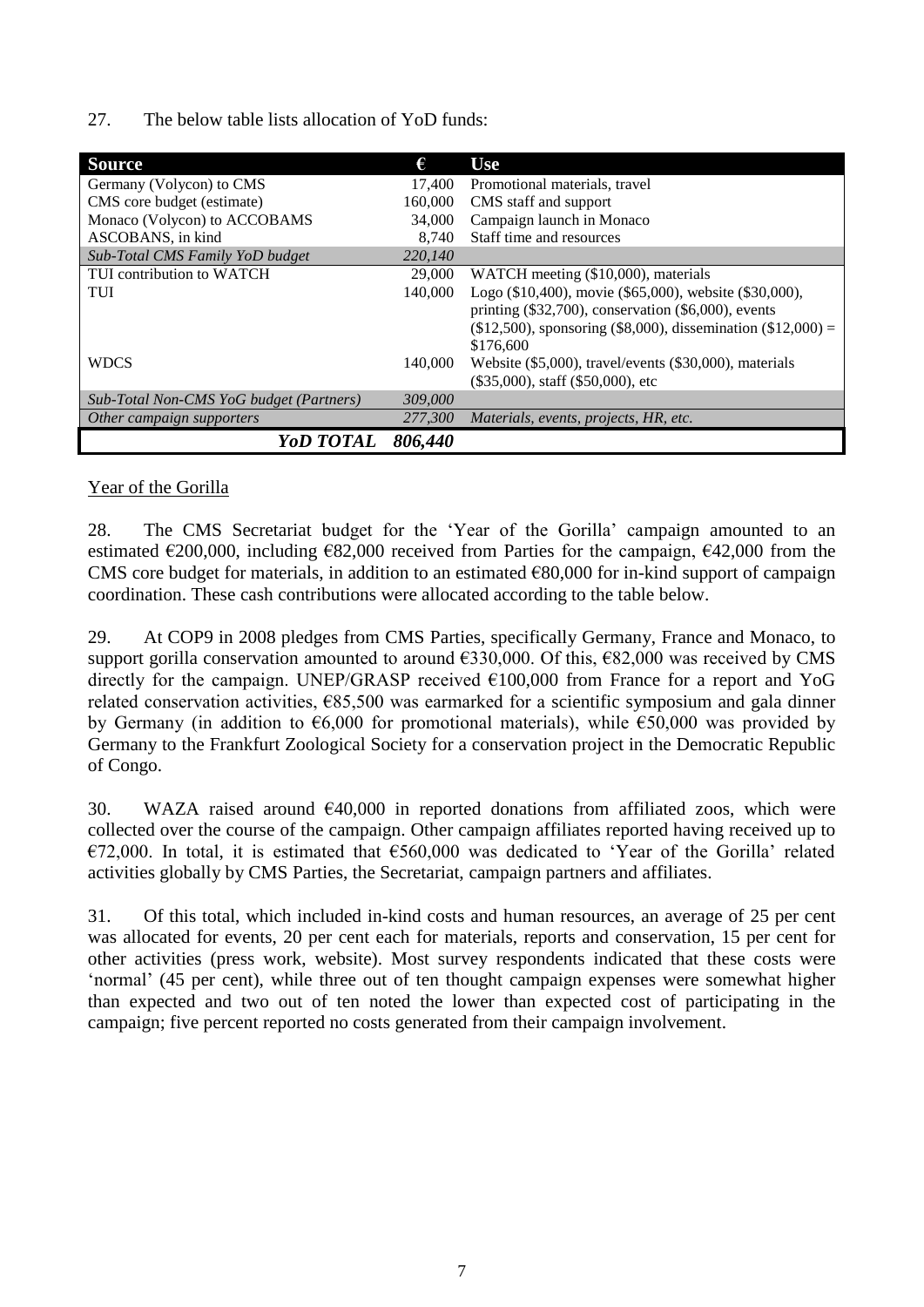32. The below table lists allocation of YoG funds:

| <b>Source</b>                             | €       | <b>Use</b>                                            |
|-------------------------------------------|---------|-------------------------------------------------------|
| CMS core budget                           | 42,000  | Promotional materials, dissemination, etc. (CMS)      |
| CMS core budget                           | 80,000  | In-kind staff support for YoG coordination (CMS)      |
| Germany (Volycon) to CMS                  | 20,000  | YoG Website and maintenance (CMS)                     |
| Monaco (Volycon) to CMS                   | 25,000  | Conservation (15000), events, materials (CMS)         |
| France (Volycon) to CMS                   | 37,000  | CMS Technical Series on gorillas                      |
| Sub-Total CMS YoG budget                  | 204,000 |                                                       |
| France (Volycon) to UNEP/GRASP            | 100,000 | Report, conservation projects                         |
| Germany                                   | 85,500  | Frankfurt Symposium and gala dinner                   |
| Germany (Volycon) to FZS                  | 50,000  | Conservation (Eastern Lowland Gorillas, DRC)          |
| Germany                                   | 6.000   | Promotional materials                                 |
| Monaco (Volycon)                          | 5,000   | Directs funding for wildlife law conservation project |
| Sub-Total Non-CMS YoG budget (Parties)    | 246,500 |                                                       |
| Donations through WAZA affiliates         | 40,000  | Conservation, YOG campaign, non-spec.                 |
| Other receipts by campaign affiliates     | 72,000  | Conservation, YOG campaign, non-spec.                 |
| Sub-Total Non-CMS YoG budget (Affiliates) | 112,000 |                                                       |
| Yog TOTAL                                 | 562,500 |                                                       |

#### **Lessons Learned and Recommendations**

33. **Involve** CMS Parties and relevant Range States from an early stage during campaign development, as future campaigns could greatly benefit from increased engagement of relevant ministries and government officials in Party and Range States. Plan outreach activities with CMS Ambassadors and appointed Campaign Ambassadors.

34. **Define and prioritize** realistic objectives of future campaigns thoroughly. Ensure they correspond to resources available through commitments of CMS Parties, campaign partners or private sponsors prior to the campaign, and are attainable, independent of the success of additional fundraising efforts. If resources are scarce, the Secretariat might consider downscaling the objectives, target audience or geographical scope of the species campaigns.

35. **Formulate** a campaign partnership strategy that identifies potential partners and potential categories of affiliate status (i.e. partner, supporting organization, individual supporter, private sector partner) and formalise partnership agreements for campaign delivery, as well as criteria for application and selection. Prepare a partnership guide; create a campaign budget and a fundraising proposal as part of the campaign strategy. Alternatively, to save time, an open partnership strategy could be adopted, based on defined eligibility criteria and guidelines.

36. **Include** the implementation of conservation projects into the campaign objectives, alongside education, awareness raising and capacity building. Again, this will require an increased commitment from CMS Parties to the campaign, as the simultaneous effort of fundraising for projects and running a successful awareness raising campaign have proved overly ambitious given the limited human resources available. However, the publicity generated by such projects makes the effort worthwhile.

37. **Outline** Terms of Reference and commitments of campaign Patrons and Ambassadors before the campaign. Identify individuals to fill these roles as early as possible.

38. **Allow ample time**, preferably one year or more for development, planning, and preparation of a species campaign, especially if a more inclusive and participatory approach is envisioned. Consider a two or three year cycle for the species campaigns to help improve manageability, as annual campaigns entail a temporal overlap, which places a significant strain on the Secretariat.